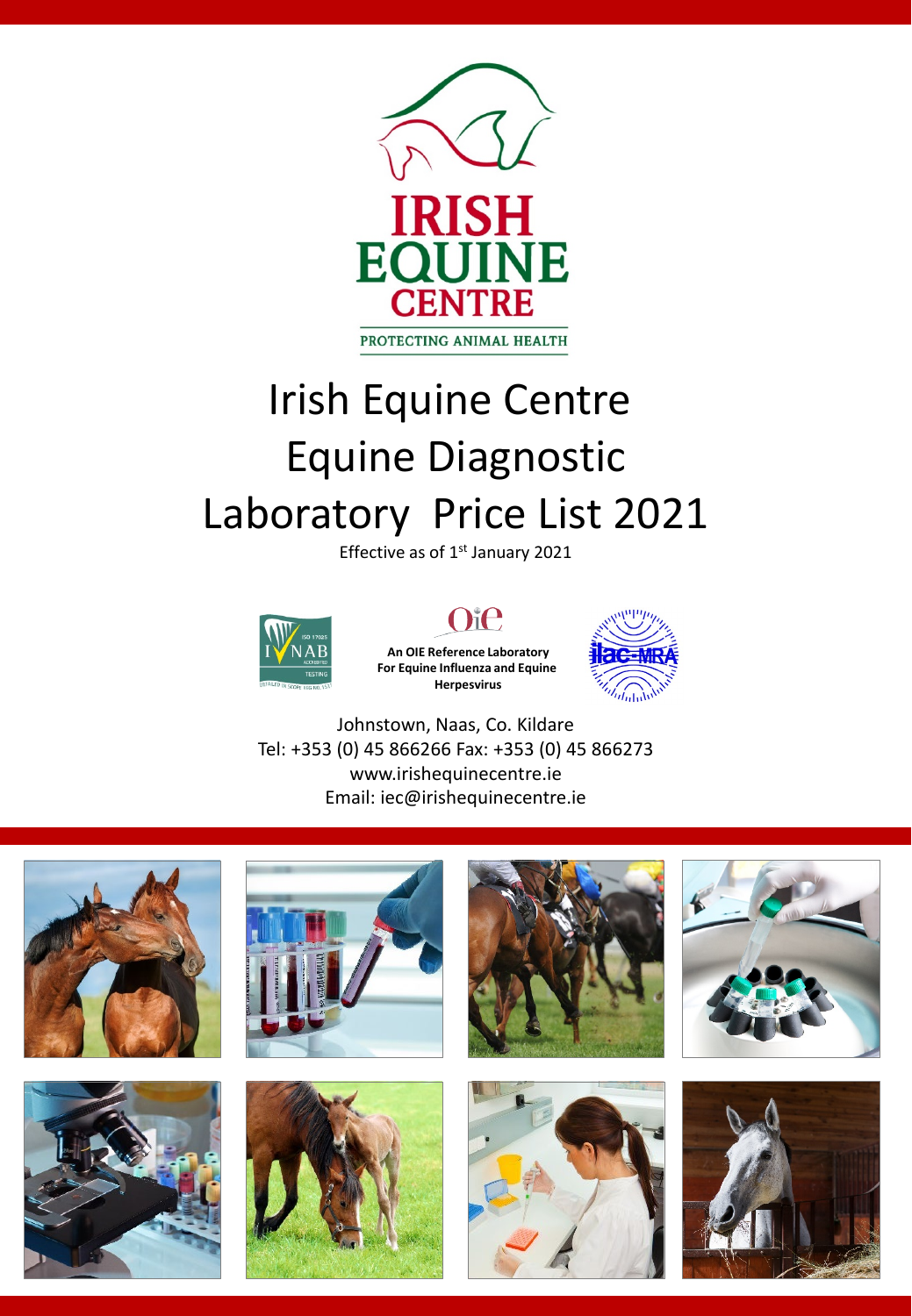

# Table of Contents

| <b>Notes for IEC Clients</b>                                     | 3  |
|------------------------------------------------------------------|----|
| <b>Clinical Pathology</b>                                        |    |
| <b>Equine Profiles and Infectious Diseases</b>                   | 4  |
| Endocrinology<br>$\qquad \qquad -$                               | 5  |
| <b>General Test List</b><br>$\qquad \qquad -$                    | 6  |
| <b>Clinical Pathology Reference Ranges</b>                       | 8  |
| Microbiology                                                     |    |
| <b>General Equine Microbiology</b>                               | 10 |
| <b>Equine Reproductive Tests</b><br>$\overline{\phantom{0}}$     | 10 |
| <b>Equine Faecal and Urine Tests</b><br>$\overline{\phantom{0}}$ | 11 |
| Equine Skin, PCR and Forensic Tests<br>$\overline{\phantom{0}}$  | 12 |
| Water, Miscellaneous Tests and Supplies                          | 12 |
| <b>Environment &amp; Nutrition</b>                               |    |
| <b>Nutrition Analysis</b>                                        | 13 |
| - Environmental Testing                                          | 13 |
| - Water Testing                                                  | 13 |
| Virology                                                         |    |
| <b>Equine Serology (Antibody Detection)</b>                      | 14 |
| <b>Equine PCR and Virus Detection Tests</b>                      | 15 |
| Pathology                                                        |    |
| Post Mortem                                                      | 16 |
| Lavage Analysis                                                  | 16 |
| <b>Biopsy Analysis</b>                                           | 16 |
| <b>IEC Terms of Business</b>                                     | 17 |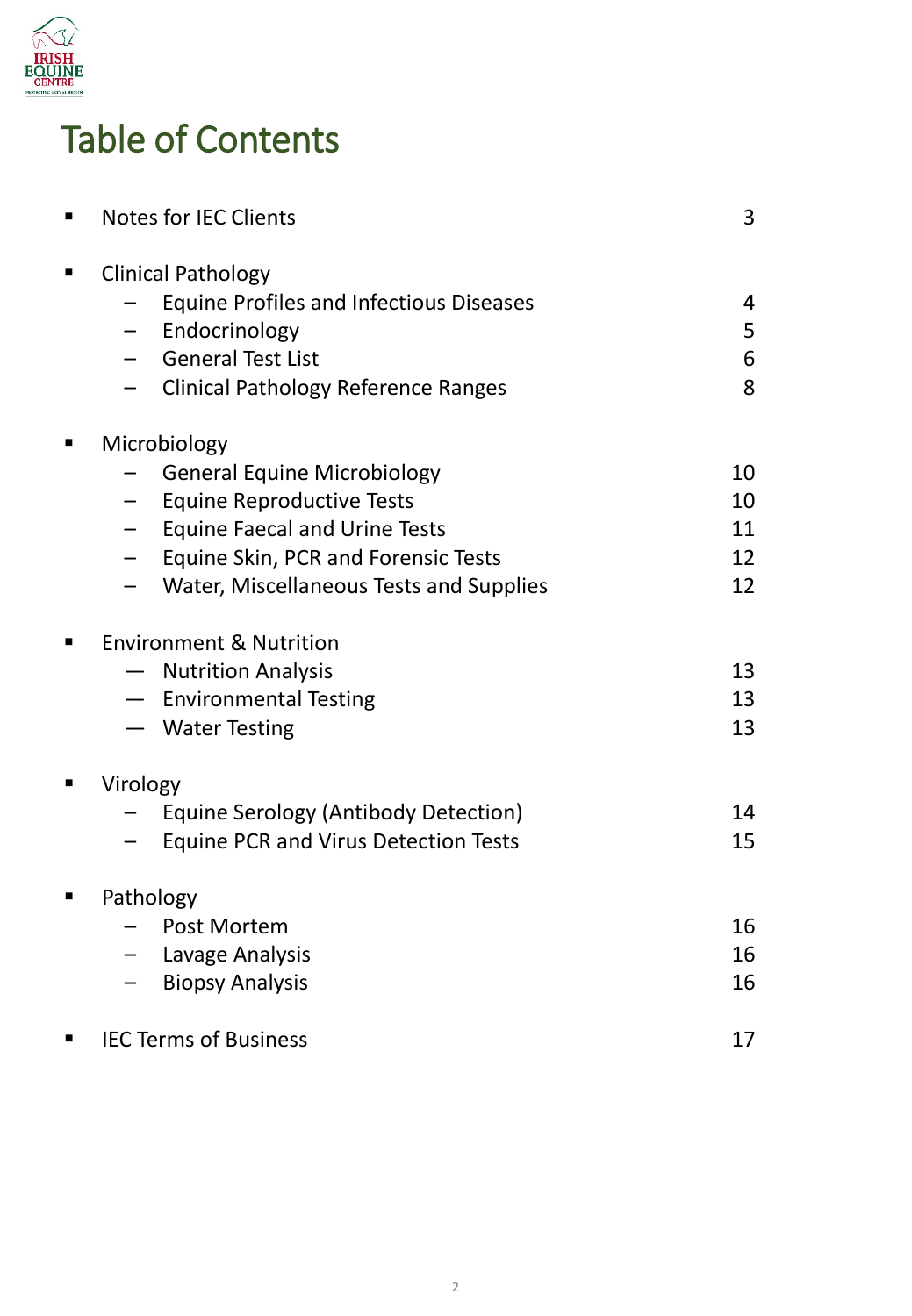

# Notes for Irish Equine Centre clients

#### **About the Irish Equine Centre**

- The Irish Equine Centre (IEC) is an independent, not-for-profit organisation whose aim is to protect the wellbeing of Ireland's horse population. The IEC's expertise in equine diagnostics and disease prevention ensures that the Irish horse industry continues to flourish and succeed both at home and abroad.
- We utilise the "Gold Standard" of diagnostic testing across all four of our laboratories to ensure the most accurate and reliable test results are made available to our clients, ensuring the best treatment options can be applied to the animal or situation.
- The IEC's range of laboratory tests is the most comprehensive in Ireland, however, please feel free to contact us if you would like to discuss an additional test or analysis that is not listed within this document.

#### **Test Prices**

 Please note that the test prices listed relate solely to the laboratory work carried out by the IEC and do not incorporate the appropriate and relevant fees charged by veterinary surgeons for call out visits, the taking of samples and follow-up advice.

#### **Packaging Information**

- Diagnostic specimens must be packed to comply with guidelines, i.e. wrapped in sufficient quantity of absorbent material to ensure contents are received in good condition. We recommend all specimens are sealed in a leak proof container / bag and placed in a protective outer package.
- Sample submission forms can be downloaded from the IEC website at [www.irishequinecentre.ie](http://www.irishequinecentre.ie/) and must accompany any sample ensuring all relevant details are filled in on the form. This is to ensure correct and timely sample processing and reporting.
- Books of the sample submission forms are also available free-of-charge from the IEC reception.

#### **Collection Service**

 A free courier collection service for samples is available on working days in certain areas of Kildare and Meath. For more information please contact the IEC on +353 (0)45 866 266.

#### **Turnaround Times**

 Turnaround times are for **guidance purposes only**. They refer to working days and may not include weekends and bank holidays. If a sample is urgent please contact the IEC to confirm if your deadline can be met.

#### **Reporting of Results**

- Reports are faxed or emailed based on client's preferences. During 2019, the IEC intends to cease posting hard copies of results to clients.
- To continue to develop our service to the industry and in the interests of equine health research, all virology samples and some pathology samples are retained for research purposes unless the IEC receives a written request for exemption.

#### **GDPR Restrictions**

 Due to legal restrictions arising from GDPR legislation, the IEC can only report results to the veterinarian or person who submitted the sample for testing. If the results are to be copied or forwarded to a third party, written instruction must be provided to the IEC on the sample submission form.

#### **Hours of Business / Emergency On-Call Contacts**

- The IEC's laboratories operate between 9.00am to 5.00pm Monday to Friday and the Reception desk is manned to deal with telephone queries and sample submission from 8.00am until 6.00pm each day. For urgent samples which require analysis outside these hours arrangements must be made with the laboratory during normal working hours.
- At weekends and during holidays, a laboratory technician is available to deal with urgent equine samples during a medical emergency. Contact details for the weekend on-call technicians are:

| Clinical Pathology / Pathology | 087-995 9195 |
|--------------------------------|--------------|
| <b>Microbiology</b>            | 087-995 9192 |
| <b>Virology</b>                | 087-995 9190 |

#### **VAT**

 Some laboratory tests & services are liable to VAT. This is dependent on a number of factors including the specific test requested and the VAT status of the client. Further details are available from [accounts@irishequinecentre.ie.](mailto:accounts@irishequinecentre.ie)

#### **IEC Accreditation**

The complete test accreditation schedule for the Irish Equine Centre under ISO17025 is available on [www.inab.ie](http://www.inab.ie/) under the Irish Equine Foundation (151T).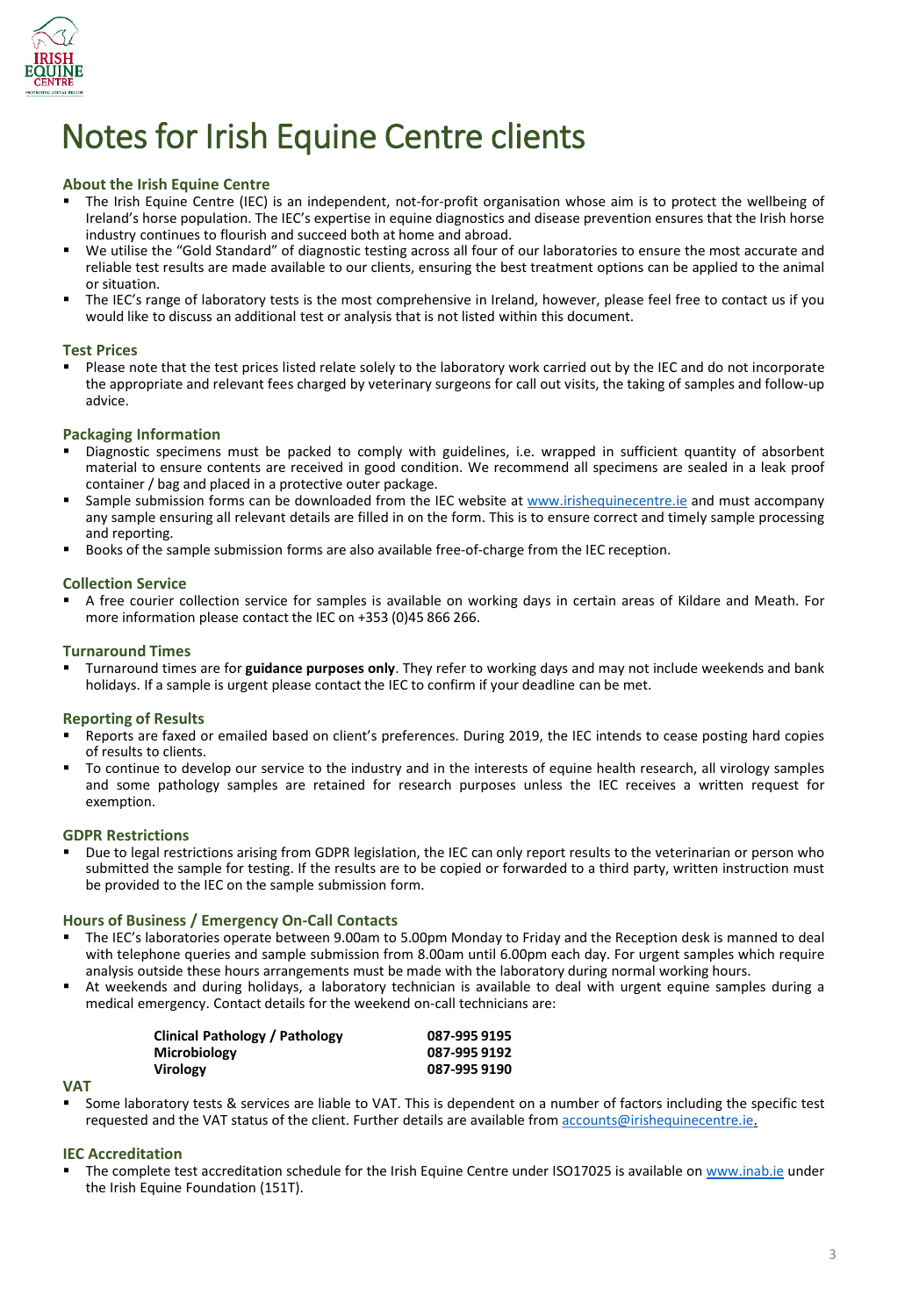

#### **Haematology: Mary Hennessy (haematology@irishequinecentre.ie) Biochemistry: Jean Hearn (biochemistry@irishequinecentre.ie) Tel: +353 (0)45 866 266**

| <b>Equine Profiles</b>                                                                                                                                                                                                                                                   | <b>Turnaround Time</b> | <b>Price</b> |
|--------------------------------------------------------------------------------------------------------------------------------------------------------------------------------------------------------------------------------------------------------------------------|------------------------|--------------|
| Diagnostic Haematology (EDTA)<br>Full blood count (including differential)                                                                                                                                                                                               | Same day               | €30.00       |
| Diagnostic Biochemistry (Serum)<br>Total protein, albumin, globulin, AST, CK, GGT, total bilirubin, iron, sodium, potassium &<br>chloride                                                                                                                                | Same day               | €30.00       |
| Diagnostic Haematology & Biochemistry (EDTA & serum)<br>Full blood count (including differential), total protein, albumin, globulin, AST, CK, GGT,<br>total bilirubin, iron, sodium, potassium & chloride                                                                | Same day               | €52.00       |
| Haematology, biochemistry & inflammatory proteins (EDTA, sodium citrate & serum)<br>Full blood count (including differential), total protein, albumin, globulin, AST, CK, GGT,<br>total bilirubin, iron, sodium, potassium, chloride, urea, creatinine, SAA & fibrinogen | Same day               | €99.00       |
| Profile with protein electrophoresis                                                                                                                                                                                                                                     | Up to 5 days           | €125.00      |
| Neonatal foal profile (EDTA, serum & sodium citrate)<br>Full blood count (including differential), fibrinogen, IgG, total protein, albumin, globulin,<br>iron, SAA, AST, CK & creatinine                                                                                 | Same day               | €99.00       |
| Older foal screen (EDTA & sodium citrate)<br>White cell count, platelet count & fibrinogen                                                                                                                                                                               | Same day               | €32.00       |
| Inflammatory proteins (Serum & sodium citrate)<br>Serum amyloid A, fibrinogen & iron                                                                                                                                                                                     | Same day               | €32.00       |
| Muscle profile (Serum)<br>AST & CK                                                                                                                                                                                                                                       | Same day               | €33.50       |
| Equine clotting and anaemia profile (EDTA & sodium citrate)<br>Full blood count (including smear examination), coombs test, prothrombin time,<br>activated partial thromboplastin time & fibrinogen                                                                      | Same day               | €92.50       |
| Equine liver profile (Serum)<br>GGT, GLDH, bile acids, total bilirubin, direct bilirubin, indirect bilirubin & albumin                                                                                                                                                   | Same day               | €59.00       |
| Equine kidney profile (Serum)<br>Albumin, urea, creatinine, sodium, potassium & chloride                                                                                                                                                                                 | Same day               | €35.00       |
| Equine kidney profile plus creatinine clearance test (Serum & urine)<br>Albumin, urea, creatinine, sodium, potassium, chloride, phosphate plus % clearance for<br>sodium, potassium, chlorine & phosphate                                                                | Same day               | €92.50       |
| Equine mineral profile (Serum & lithium heparin)<br>Calcium, phosphate, copper, magnesium, GPX (selenium) & T4 (iodine)                                                                                                                                                  | Same day               | €40.00       |
| <b>Equine Infectious Disease Serology</b>                                                                                                                                                                                                                                | <b>Turnaround Time</b> | <b>Price</b> |
| <b>Strangles blood test</b><br>(Serum)                                                                                                                                                                                                                                   | Up to 7 days           | €45.00       |
| Piroplasmosis (T. equi & B. caballi) ELISA<br>(Serum)                                                                                                                                                                                                                    | Up to 5 days           | €50.00       |
| Lawsonia<br>(Serum)                                                                                                                                                                                                                                                      | Up to 5 days           | €35.00       |
| <b>Dourine</b><br>(Serum)                                                                                                                                                                                                                                                | Up to 5 days           | €40.00       |
| Piroplasmosis IFAT<br>(Serum, referred test)                                                                                                                                                                                                                             | Up to 10 days          | €75.00       |
| R. Equi ELISA<br>(Serum, referred test)                                                                                                                                                                                                                                  | Up to 10 days          | €40.00       |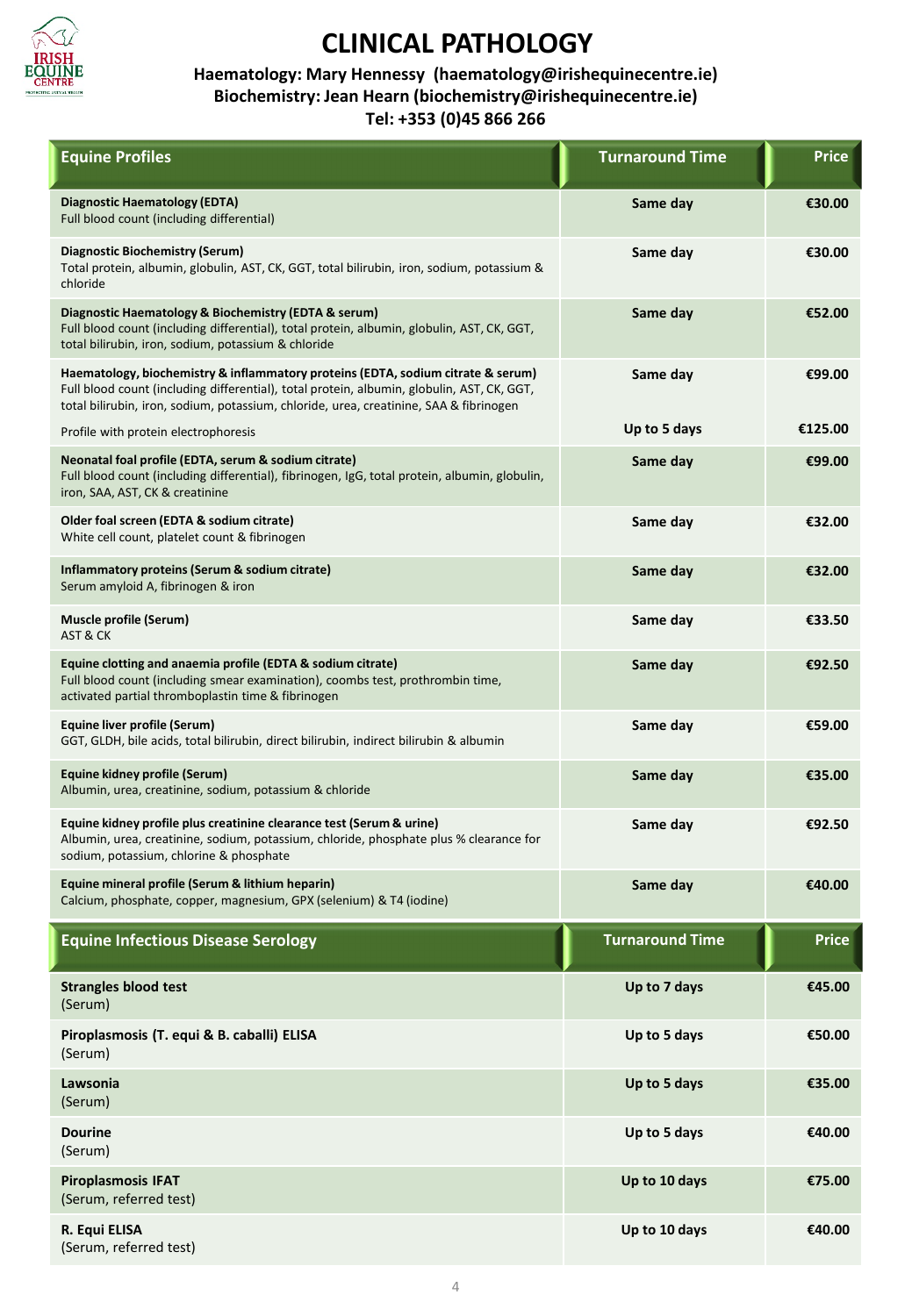

| Equine Infectious Disease Serology (cont'd)                                                    | <b>Turnaround Time</b> | <b>Price</b> |
|------------------------------------------------------------------------------------------------|------------------------|--------------|
| Lyme disease<br>(Serum, referred test)                                                         | Up to 10 days          | €65.00       |
| <b>Glanders</b><br>(Serum, referred test)                                                      | Up to 10 days          | €40.00       |
| E. Cuniculi<br>(Referred test)                                                                 | Up to 14 days          | €45.00       |
| <b>Ehrlichiosis</b><br>(Referred test)                                                         | Up to 14 days          | €30.00       |
| <b>Equine protazoal myelitis</b><br>(Referred test)                                            | Up to 21 days          | €120.00      |
| <b>Endocrinology</b>                                                                           | <b>Turnaround Time</b> | <b>Price</b> |
| PMSG/Equine chronic gonadotropin<br>42 - 95 days post-mating (Serum, referred test)            | Up to 10 days          | €45.00       |
| <b>Oestrone sulphate</b><br>Pregnancy >120 days post-mating (Serum)                            | Up to 5 days           | €42.00       |
| Progesterone<br>(Serum)                                                                        | Same day               | €30.00       |
| <b>Inhibin</b><br>(Serum, referred test)                                                       | Up to 4 weeks          | €110.00      |
| <b>Testosterone</b><br>(Serum)                                                                 | Same day               | €48.00       |
| <b>Oestrone sulphate</b><br>Rig cryptorchid test for horses of 3yrs+<br>(Serum, referred test) | Up to 10 days          | €50.00       |
| Testosterone rig cryptochid test<br>(Serum x 2)                                                | Same day               | €80.00       |
| Cortisol<br>(Serum)                                                                            | Same day               | €36.00       |
| <b>ACTH stimulation test</b><br>(Serum, 2x cortisol)                                           | Same day               | €70.00       |
| T <sub>4</sub><br>(Serum)                                                                      | Same day               | €20.00       |
| T <sub>3</sub><br>(Serum, referred test)                                                       | Up to 10 days          | €50.00       |
| Insulin<br>(Serum)                                                                             | Same day               | €42.50       |
| <b>ACTH</b><br>(EDTA plasma chilled or frozen)                                                 | Same day               | €28.00       |
| <b>TSH</b><br>(Serum - small animals only, referred test)                                      | Up to 10 days          | €55.00       |
| <b>T4 &amp; TSH</b><br>(Serum - small animals only, referred test)                             | Up to 10 days          | €70.00       |
| T4, T3 & TSH<br>(Serum - small animals only, referred test)                                    | Up to 10 days          | €110.00      |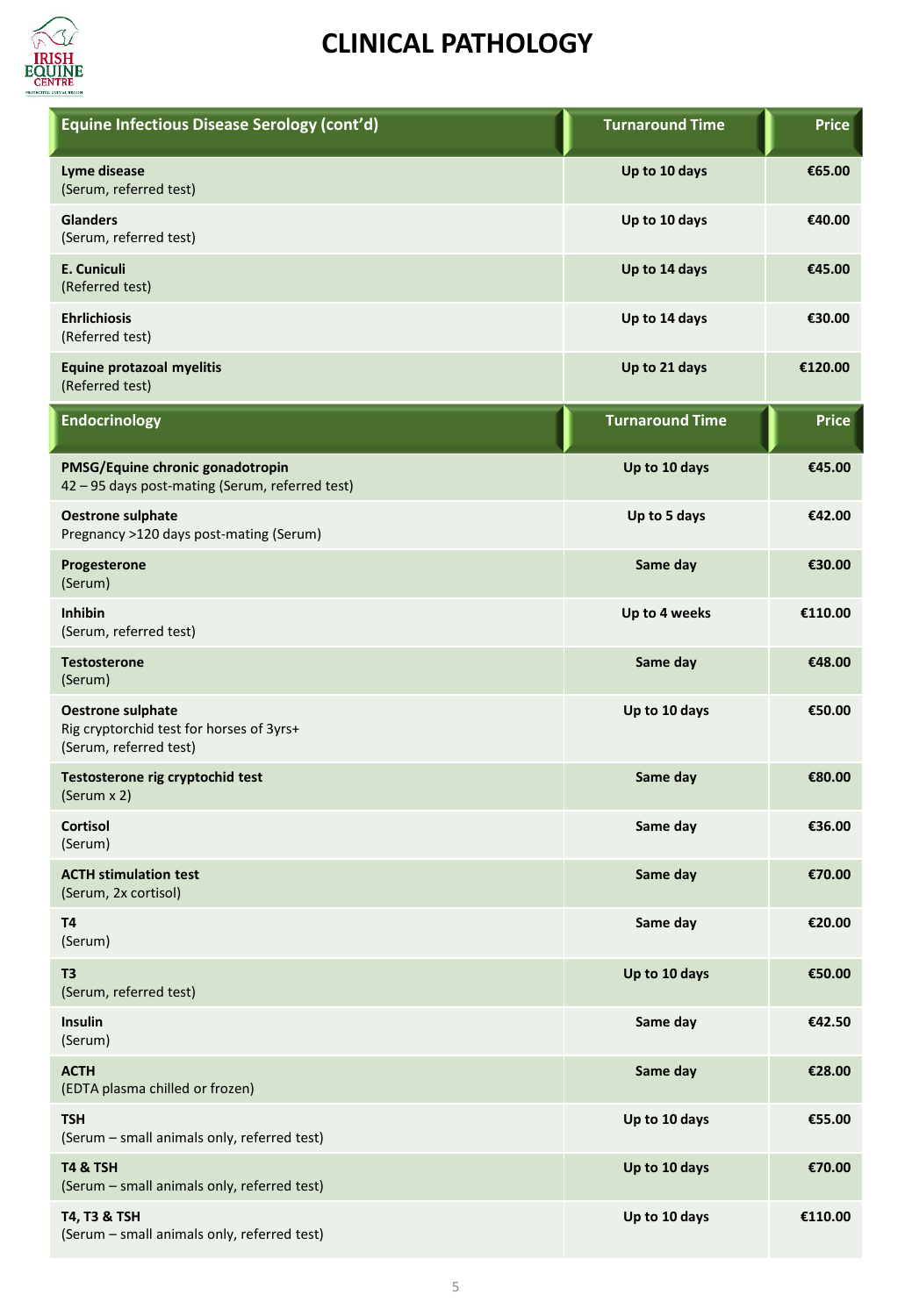

| <b>Endocrinology (cont'd)</b>                                 | <b>Turnaround Time</b> | <b>Price</b>                 |
|---------------------------------------------------------------|------------------------|------------------------------|
| <b>DXM Suppression Test</b><br>(Serum, 2x cortisol)           | Same day               | €70.00                       |
| <b>TRH Stimulation Test</b><br>(EDTA plasma chilled, 2x ACTH) | Same day               | €50.00                       |
| Antimullerian hormone<br>(Serum)                              | Up to 7 days           | €80.00                       |
| <b>General Test List</b>                                      | <b>Turnaround Time</b> | <b>Price</b>                 |
| <b>Activated Partial Thromboplastin Time</b>                  | Same day               | €30.00                       |
| <b>Allergy Screen</b>                                         | Up to 10 days          | <b>Contact</b><br>Laboratory |
| <b>ALT</b>                                                    | Same day               | €15.00                       |
| Amylase                                                       | Same day               | €15.00                       |
| <b>AST</b>                                                    | Same day               | €20.00                       |
| <b>Albumin</b>                                                | Same day               | €15.00                       |
| B12/Folate<br>(Referred test)                                 | Up to 7 days           | €50.00                       |
| <b>Bile acids</b>                                             | Same day               | €20.00                       |
| <b>Bilirubin</b>                                              | Same day               | €15.00                       |
| <b>Blood pack</b><br>(Prep of plasma)                         | Same day               | €25.00                       |
| <b>Blood packs</b><br>(Washed cells - price per pack)         | Same day               | €100.00                      |
| Calcium                                                       | Same day               | €15.00                       |
| <b>Chloride</b>                                               | Same day               | €15.00                       |
| Cholesterol                                                   | Same day               | €15.00                       |
| ${\sf C}{\sf K}$                                              | Same day               | €20.00                       |
| <b>Coombs Test</b>                                            | Same day               | €30.00                       |
| <b>Copper</b>                                                 | Same day               | €15.00                       |
| <b>Creatinine</b>                                             | Same day               | €15.00                       |
| <b>Culicoides</b>                                             | Up to 10 days          | €90.00                       |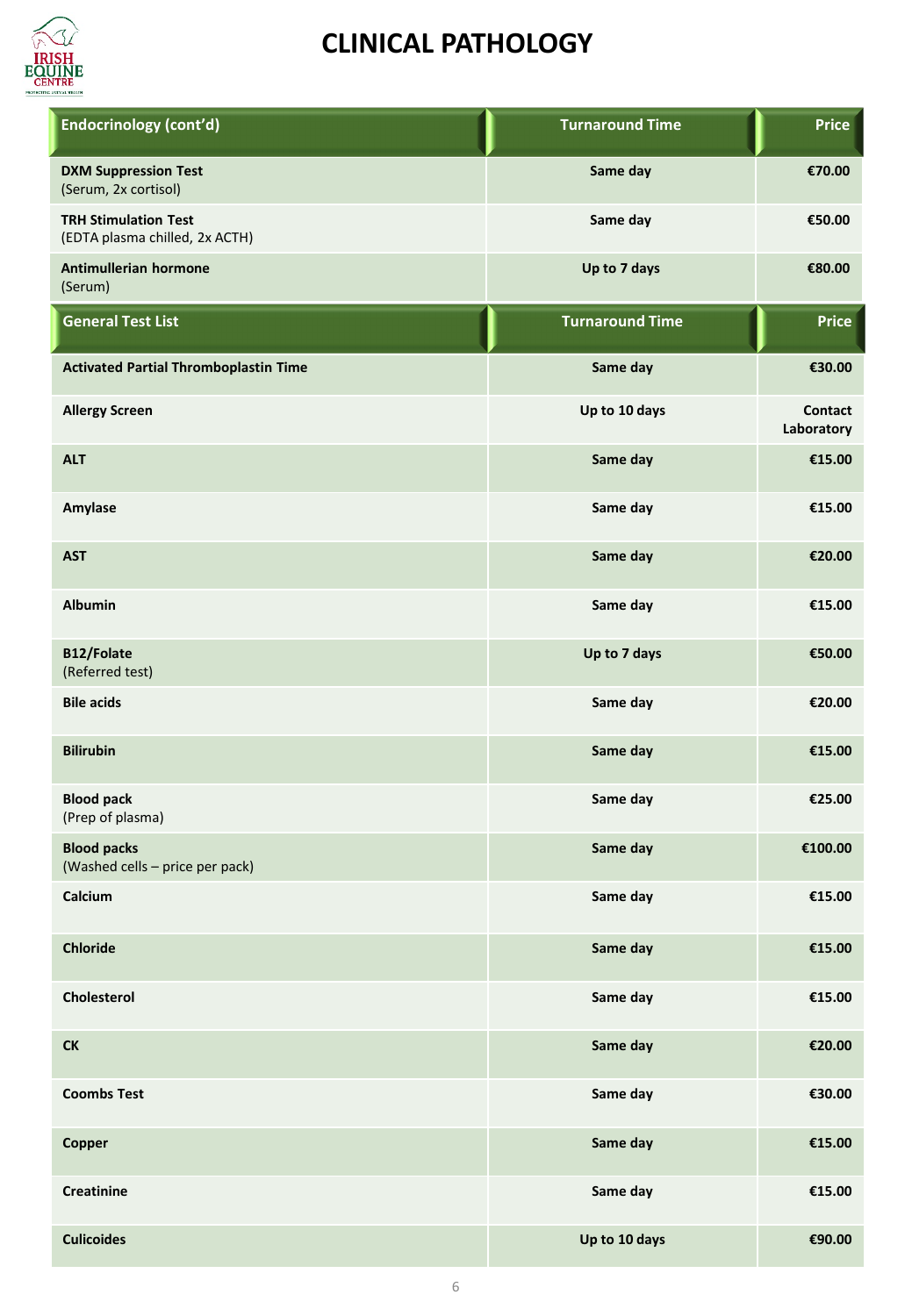

| <b>General Test List</b>                         | <b>Turnaround Time</b> | <b>Price</b> |  |
|--------------------------------------------------|------------------------|--------------|--|
| <b>Differential</b><br>(White cell differential) | Same day               | €15.00       |  |
| <b>Electrolytes</b>                              | Same day               | €27.00       |  |
| Electrophoresis (protein)                        | Up to 7 days           | €40.00       |  |
| Fibrinogen                                       | Same day               | €17.00       |  |
| Fructosamine                                     | Same day               | €25.00       |  |
| <b>GGT</b>                                       | Same day               | €15.00       |  |
| <b>GLDH</b>                                      | Same day               | €15.00       |  |
| Glucose                                          | Same day               | €15.00       |  |
| <b>Glucose Tolerance Test</b>                    | Same day               | €70.00       |  |
| GPX (SE)                                         | Up to 5 days           | €15.00       |  |
| <b>IGG</b>                                       | Same day               | €35.00       |  |
| Iron                                             | Same day               | €15.00       |  |
| <b>LDH</b>                                       | Same day               | €15.00       |  |
| Lipase                                           | Same day               | €21.00       |  |
| Magnesium                                        | Same day               | €15.00       |  |
| Phosphate                                        | Same day               | €15.00       |  |
| Potassium                                        | Same day               | €15.00       |  |
| Phenobarbitone<br>(Referred test)                | Up to 10 days          | €40.00       |  |
| Protein                                          | Same day               | €15.00       |  |
| Prothrombin                                      | Same day               | €30.00       |  |
| <b>SAP</b>                                       | Same day               | €15.00       |  |
| Selenium - toxicity<br>(Referred test)           | Up to 14 days          | €40.00       |  |
| Semen analysis<br>(Full analysis)                | Up to 2 days           | €90.00       |  |
| Semen analysis<br>(Concentration and motility)   | Up to 2 days           | €40.00       |  |
| Serum amyloid A                                  | Same day               | €20.00       |  |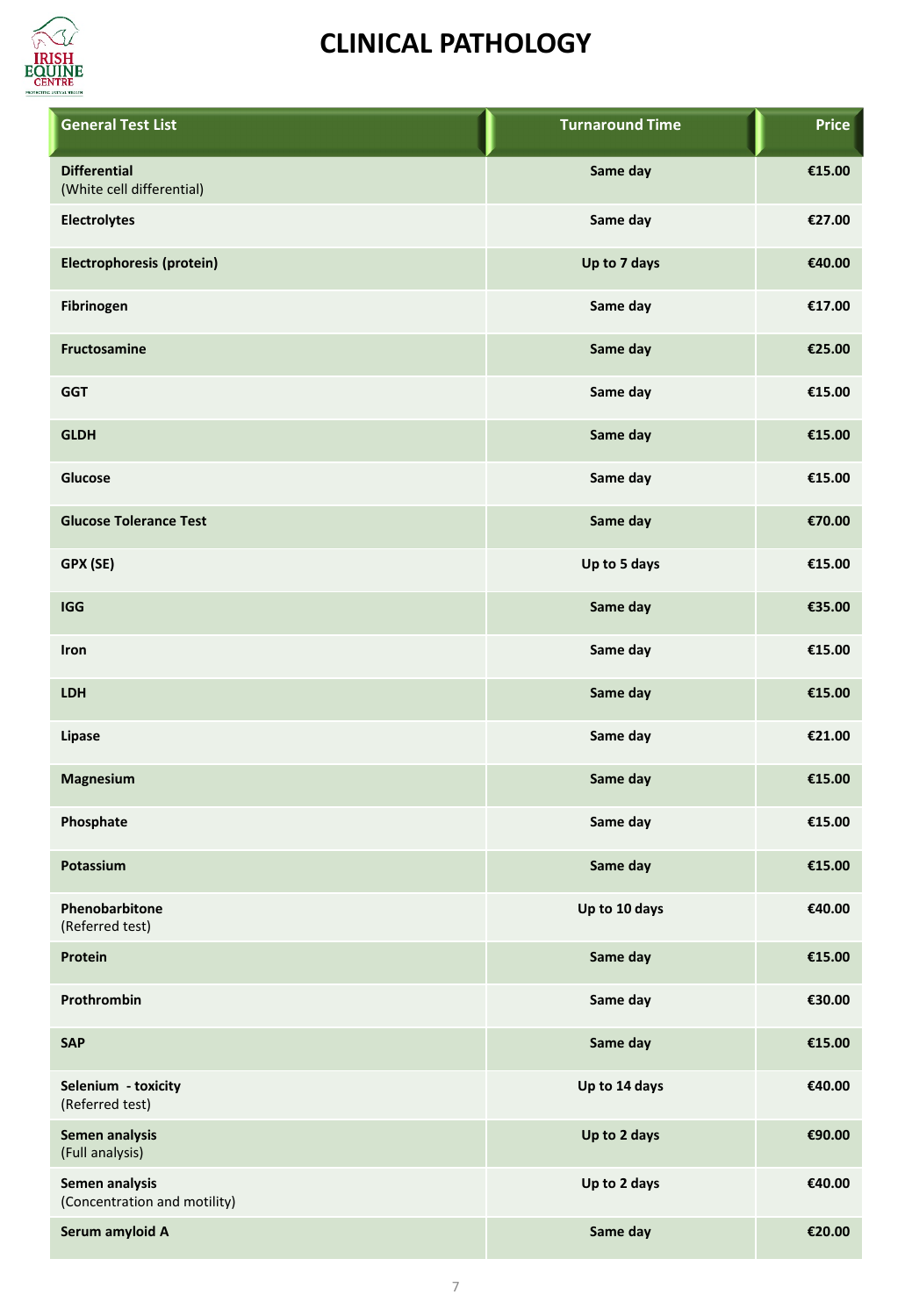

| General Test List (cont'd)               | <b>Turnaround Time</b> | <b>Price</b> |
|------------------------------------------|------------------------|--------------|
| <b>Tapeworm ELISA</b><br>(Referred test) | Up to 7 days           | €35.00       |
| <b>Zinc</b>                              | Up to 5 days           | €15.00       |
| Spin of blood sample                     | Same day               | €15.00       |

#### **CLINICAL PATHOLOGY REFERENCE RANGES**

| <b>HAEMATOLOGY</b> |                       |          |               |  |                      | <b>BIOCHEMISTRY</b>   |       |               |
|--------------------|-----------------------|----------|---------------|--|----------------------|-----------------------|-------|---------------|
|                    | <b>NEONATAL FOALS</b> |          |               |  |                      | <b>NEONATAL FOALS</b> |       |               |
|                    |                       | Mean     | Range         |  |                      |                       | Mean  | Range         |
| <b>RBC</b>         | x1012/l               | 9.6      | $8.9 - 10.2$  |  | <b>Total Protein</b> | g/                    | 47.7  | $41.1 - 54.3$ |
| <b>PVC</b>         | $\frac{1}{1}$         | 37       | $34.9 - 39.1$ |  | Globulin             | g/l                   | 20.2  | $14.7 - 25.7$ |
| Hb                 | g/dl                  | 12.8     | $12.1 - 13.5$ |  | <b>CK</b>            | iu/l                  | 228   | $147 - 309$   |
| <b>McV</b>         | fl                    | 38.5     | $37.2 - 39.8$ |  | <b>AST</b>           | iu/l                  | 161   | 140 - 182     |
| <b>McHc</b>        | g/dl                  | 34.7     | $34.0 - 35.4$ |  | <b>ALB</b>           | g/                    | 28    | $26.6 - 29.4$ |
| <b>McH</b>         | pg                    | 13.4     | $13.0 - 13.8$ |  | <b>GGT</b>           | iu/l                  | 23.3  | $15.5 - 31.1$ |
| <b>Plt</b>         | x109/l                | 272      | $215 - 329$   |  | <b>T.Bili</b>        | umol/l                | 67.1  | 49.4 - 84.8   |
| <b>WBC</b>         | x109/l                | 10.4     | $8.7 - 12.1$  |  | Fib                  | g/                    | < 1.4 |               |
| Segs.              | x109/l                | 8.2(79%) | 75% - 83%     |  | K                    | mmol/l                | 3.8   | $3.46 - 4.14$ |
| Lymphs             | x109/l                | 1.9(19%) | 14% - 24%     |  | <b>CI</b>            | mmol/l                | 100   | $97 - 103$    |
| <b>Monos</b>       | x109/l                | 0.3(2%)  | $1\% - 3\%$   |  | <b>Glucose</b>       | mmol/l                | 3.1   | $2.1 - 4.1$   |
| Eos                | x109/l                |          |               |  |                      |                       |       |               |

| <b>DGY</b>  |               | <b>BIOCHEMISTRY</b>   |        |       |               |  |  |
|-------------|---------------|-----------------------|--------|-------|---------------|--|--|
| <b>DALS</b> |               | <b>NEONATAL FOALS</b> |        |       |               |  |  |
| Mean        | Range         |                       |        | Mean  | Range         |  |  |
| 9.6         | $8.9 - 10.2$  | <b>Total Protein</b>  | g/l    | 47.7  | $41.1 - 54.3$ |  |  |
| 37          | $34.9 - 39.1$ | <b>Globulin</b>       | g/     | 20.2  | $14.7 - 25.7$ |  |  |
| 12.8        | $12.1 - 13.5$ | <b>CK</b>             | iu/l   | 228   | 147 - 309     |  |  |
| 38.5        | $37.2 - 39.8$ | <b>AST</b>            | iu/l   | 161   | 140 - 182     |  |  |
| 34.7        | $34.0 - 35.4$ | <b>ALB</b>            | g/l    | 28    | $26.6 - 29.4$ |  |  |
| 13.4        | $13.0 - 13.8$ | <b>GGT</b>            | iu/l   | 23.3  | $15.5 - 31.1$ |  |  |
| 272         | $215 - 329$   | <b>T.Bili</b>         | umol/l | 67.1  | $49.4 - 84.8$ |  |  |
| 10.4        | $8.7 - 12.1$  | Fib                   | g/l    | < 1.4 |               |  |  |
| 2 (79%)     | 75% - 83%     | K                     | mmol/l | 3.8   | $3.46 - 4.14$ |  |  |
| 9 (19%)     | 14% - 24%     | <b>CI</b>             | mmol/l | 100   | $97 - 103$    |  |  |
| .3(2%)      | $1\% - 3\%$   | Glucose               | mmol/l | 3.1   | $2.1 - 4.1$   |  |  |
|             |               |                       |        |       |               |  |  |

| <b>HORSES IN TRAINING</b> |               |          |                 |  | <b>HORSES IN TRAINING</b> |        |       |               |
|---------------------------|---------------|----------|-----------------|--|---------------------------|--------|-------|---------------|
|                           |               | Mean     | Range           |  |                           |        | Mean  | Range         |
| <b>RBC</b>                | x1012/l       | 9.9      | $9.1 - 10.7$    |  | <b>Total Protein</b>      | g/1    | 56.6  | $54.2 - 59.0$ |
| <b>PVC</b>                | $\frac{1}{1}$ | 41.8     | $38.8 - 44.8$   |  | Globulin                  | g/     | 22.6  | $20.5 - 24.7$ |
| Hb                        | g/dl          | 14.4     | $13.5 - 15.3$   |  | <b>CK</b>                 | iu/l   | 200   | $160 - 240$   |
| <b>McV</b>                | fl            | 42.4     | $41.0 - 43.8$   |  | <b>AST</b>                | iu/l   | 433   | $327 - 539$   |
| <b>McHc</b>               | g/dl          | 34.6     | $34 - 35.2$     |  | <b>ALB</b>                | g/l    | 34    | $32.7 - 35.3$ |
| <b>McH</b>                | pg            | 14.6     | $14.2 - 15.2$   |  | <b>GGT</b>                | iu/l   | 25.6  | $16.0 - 35.2$ |
| <b>Plt</b>                | x109/l        | 166      | 141 - 191       |  | <b>T.Bili</b>             | umol/l | 46.9  | $36.7 - 57.6$ |
| <b>WBC</b>                | x109/l        | 8.5      | $7.6 - 9.4$     |  | Fib                       | g/     | < 1.4 | $1.3 - 1.5$   |
| Segs.                     | x109/l        | 4.8(58%) | $53\% - 63\%$   |  | K                         | mmol/l | 3.7   | 3.44.0        |
| Lymphs                    | x109/l        | 3.1(36%) | $31\% - 49\%$   |  | <b>CI</b>                 | mmol/l | 101   | 99 - 103      |
| <b>Monos</b>              | x109/l        | 0.5(6%)  | $5% - 7%$       |  |                           |        |       |               |
| <b>Eos</b>                | x109/l        | 0.1(1%)  | $0.6\% - 1.4\%$ |  |                           |        |       |               |

| <b>INING</b> |                 |  | <b>HORSES IN TRAINING</b> |        |       |               |  |
|--------------|-----------------|--|---------------------------|--------|-------|---------------|--|
| Mean         | Range           |  |                           |        | Mean  | Range         |  |
| 9.9          | $9.1 - 10.7$    |  | <b>Total Protein</b>      | g/l    | 56.6  | $54.2 - 59.0$ |  |
| 41.8         | $38.8 - 44.8$   |  | <b>Globulin</b>           | g/l    | 22.6  | $20.5 - 24.7$ |  |
| 14.4         | $13.5 - 15.3$   |  | <b>CK</b>                 | iu/l   | 200   | $160 - 240$   |  |
| 42.4         | $41.0 - 43.8$   |  | AST                       | iu/l   | 433   | $327 - 539$   |  |
| 34.6         | $34 - 35.2$     |  | <b>ALB</b>                | g/l    | 34    | $32.7 - 35.3$ |  |
| 14.6         | $14.2 - 15.2$   |  | <b>GGT</b>                | iu/l   | 25.6  | $16.0 - 35.2$ |  |
| 166          | 141 - 191       |  | <b>T.Bili</b>             | umol/l | 46.9  | $36.7 - 57.6$ |  |
| 8.5          | $7.6 - 9.4$     |  | Fib                       | g/l    | < 1.4 | $1.3 - 1.5$   |  |
| 8 (58%)      | 53% - 63%       |  | K                         | mmol/l | 3.7   | 3.44.0        |  |
| 1 (36%)      | 31% - 49%       |  | CI                        | mmol/l | 101   | $99 - 103$    |  |
| .5 (6%)      | 5% - 7%         |  |                           |        |       |               |  |
| 0.1(1%)      | $0.6\% - 1.4\%$ |  |                           |        |       |               |  |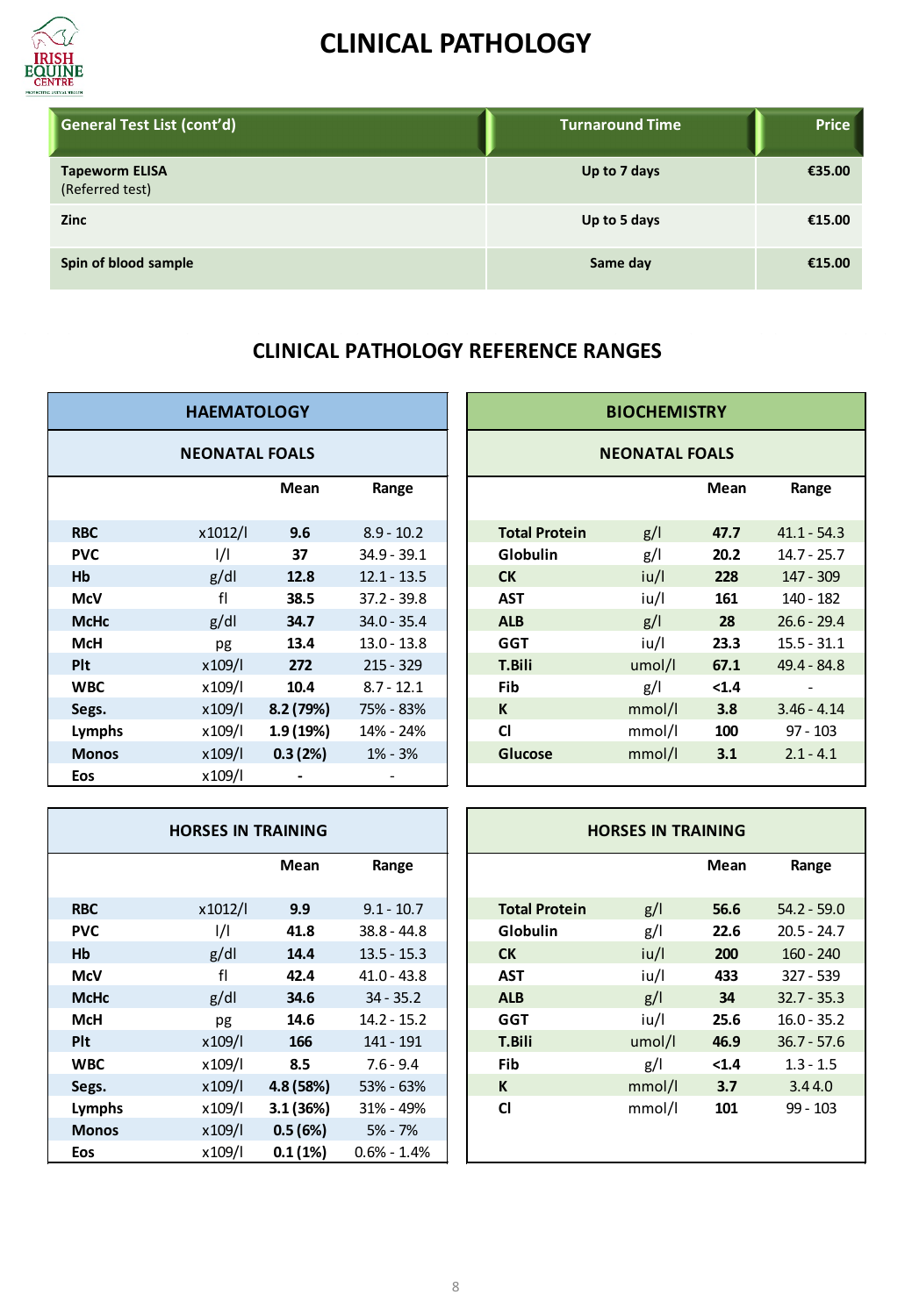

#### **Head of Department: Dr. James Gibbons, MVB, PhD Tel: +353 (0)45 866 266 Email: jgibbons@irishequinecentre.ie**

| <b>General Equine Microbiology</b>                                                                                                               | <b>Turnaround Time</b>                   | <b>Price</b> |
|--------------------------------------------------------------------------------------------------------------------------------------------------|------------------------------------------|--------------|
| Abscess/wound discharge swab<br>(Aerobic & anaerobic culture, enrichment & antibiotic sensitivity*)                                              | 3 days                                   | €40.00       |
| Aural/oral/ocular swab<br>(Aerobic culture, enrichment, antibiotic sensitivity* & fungal culture)                                                | 3 days                                   | €40.00       |
| <b>Nasal swab</b><br>(Aerobic culture and antibiotic sensitivity*)                                                                               | $2 - 3$ days                             | €28.00       |
| Streptococcus equi subsp. equi culture only                                                                                                      | $2 - 4$ days                             | €20.00       |
| <b>Blood culture</b><br>(Aerobic & anaerobic culture & antibiotic sensitivity*)                                                                  | 7 days                                   | €40.00       |
| <b>Fluid analysis</b><br>(Aerobic & anaerobic culture, antibiotic sensitivity* & cytology)                                                       | 3 days                                   | €40.00       |
| <b>Fungal culture</b>                                                                                                                            | 7 days                                   | €27.00       |
| <b>Gram stain</b>                                                                                                                                | 1 day                                    | €12.00       |
| Culture/plates for identification and antibiotic sensitivity                                                                                     | $2 - 3$ days                             | €30.00       |
| <b>Antibiotic sensitivity</b><br>(In addition to the standard panel)                                                                             | 1 day                                    | On request   |
| * Antibiotic sensitivity testing carried out where appropriate                                                                                   |                                          |              |
| <b>Equine Reproductive Microbiology/Sales tests</b>                                                                                              | <b>Turnaround Time</b>                   | <b>Price</b> |
| CEM swab - Mare (with certificate)                                                                                                               | 7 days                                   | €31.50       |
| CEM swab - Mare (with certificate) - batch of 10-20 swabs                                                                                        | 7 days                                   | €30.00       |
| CEM swab - Mare (with certificate) - batch of 20+ swabs                                                                                          | 7 days                                   | €28.00       |
| CEM swab - Stallion (with certificate)                                                                                                           | 7 days                                   | €90.00       |
| <b>CEM PCR (with certificate)</b><br>Samples must be received before 10.00am Monday - Thursday in<br>order to avail of 2 working day turnaround. | 2 days                                   | €45.00       |
| Mare breeding profile (with certificates)<br>CEM, EIA & EVA                                                                                      | 7 days                                   | €63.00       |
| Mare breeding profile (with certificates)<br><b>CEM &amp; EVA</b>                                                                                | 7 days                                   | €53.00       |
| Cervical/endometrial/uterine swab<br>(Aerobic & anaerobic culture & antibiotic sensitivity)                                                      | $2 - 4$ days<br>(24hr result on request) | €28.00       |
| <b>Uterine lavage</b><br>(Aerobic & anaerobic culture, antibiotic sensitivity, cytology & fungal<br>culture)                                     | $2 - 3$ days                             | €42.00       |
| <b>Cytology smear</b>                                                                                                                            | Same day                                 | €15.00       |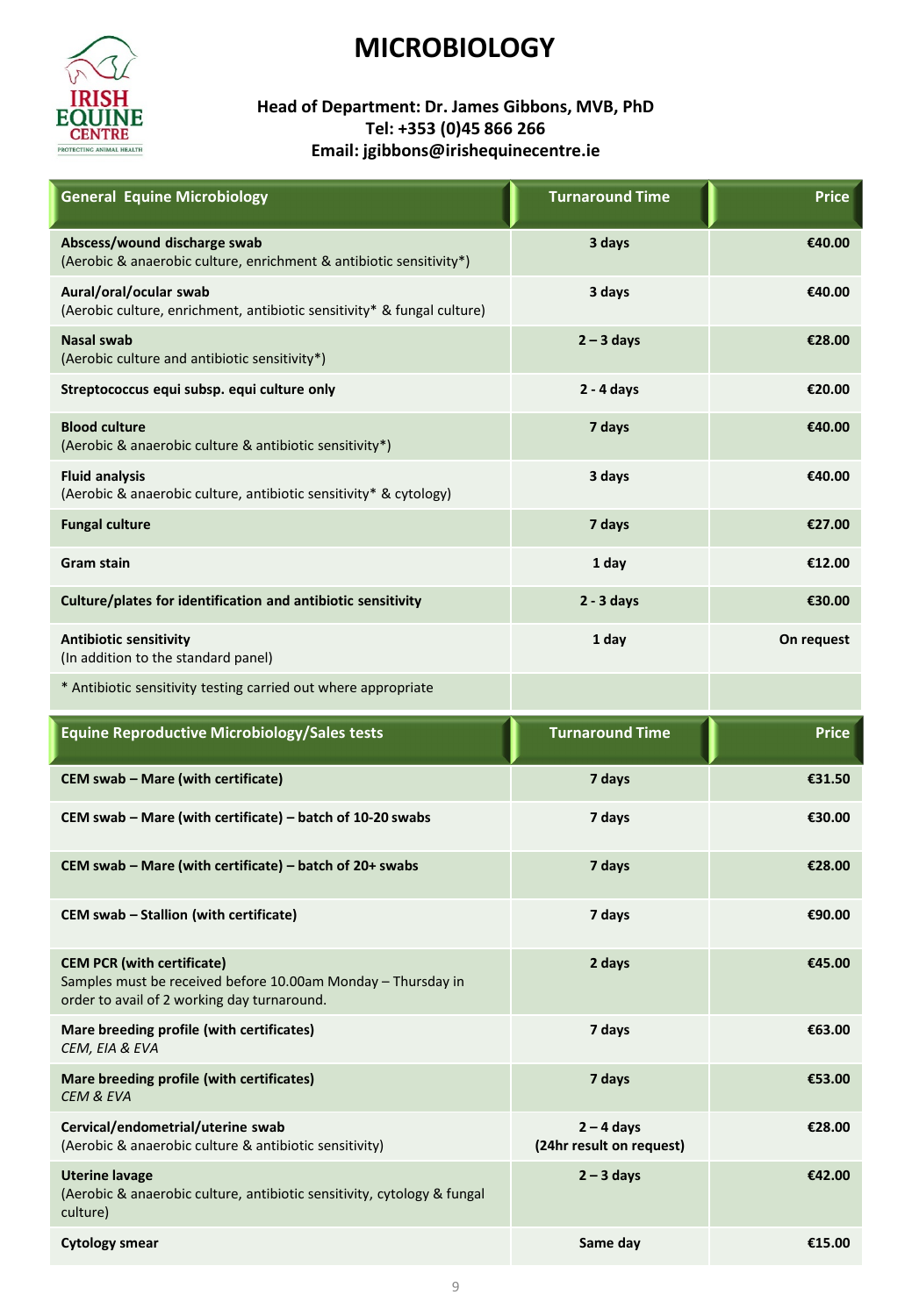

| <b>Equine Faecal Tests</b>                                                                                   | <b>Turnaround Time</b> | <b>Price</b> |
|--------------------------------------------------------------------------------------------------------------|------------------------|--------------|
| <b>Full equine profile</b><br>(Egg count, aerobic, anaerobic, Salmonella, Campylobacter &<br>Cryptosporidia) | $4 - 5$ days           | €80.00       |
| <b>Rectal/faecal culture</b><br>(Aerobic & anaerobic culture, Salmonella & Campylobacter)                    | 5 days                 | €55.00       |
| Salmonella culture only<br>(including antibiotic sensitivity)                                                | 5 days                 | €25.00       |
| Campylobacter culture only<br>(including antibiotic sensitivity)                                             | 4 days                 | €25.00       |
| Salmonella & campylobacter culture only<br>(including antibiotic sensitivity)                                | $4 - 5$ days           | €40.00       |
| Cryptosporidia antigen test                                                                                  | 1 day                  | €18.00       |
| Giardia antigen test                                                                                         | 1 day                  | €18.00       |
| <b>Clostridial toxin screen</b><br>(Clostridium difficile)                                                   | 2 days                 | €15.00       |
| Salmonella typing                                                                                            | <b>Referral test</b>   | €30.00       |
| Faecal work egg count                                                                                        | 1 day                  | €15.00       |
| Faecal worm egg count (Batches of 50+ samples)                                                               | 1 day                  | €10.00       |
| Lungworm larvae detection<br>(Baermann technique)                                                            | $1 - 2$ days           | €15.00       |
| Fluke egg screen (Liver and Rumen Fluke)<br>Egg counts are not reported for fluke screen                     | $1 - 2$ days           | €15.00       |
| <b>Occult blood</b>                                                                                          | 1 day                  | €15.00       |
| <b>Gut flora screen</b><br>(Assessment of balance of gut bacteria)                                           | 2 days                 | €30.00       |
| Gut flora screen and cryogenic storage of beneficial bacteria                                                | 2 days                 | €60.00       |
| <b>Probiotic solution</b><br>(Additional courier charges may apply)                                          | 3 days                 | €150.00      |
| <b>Equine Urine Tests</b>                                                                                    | <b>Turnaround Time</b> | <b>Price</b> |
| <b>Urine Specific gravity</b><br>(Refractometer)                                                             | 1 day                  | €12.00       |
| <b>Urine Chemistry</b>                                                                                       | 1 day                  | €14.00       |
| <b>Urine Microscopy</b>                                                                                      | 1 day                  | €18.00       |
| <b>Full urinalysis</b><br>(Chemistry, microscopy, culture & antibiotic sensitivity)                          | $2 - 3$ days           | €45.00       |
| <b>Calculus analysis</b>                                                                                     | <b>Referral test</b>   | €30.00       |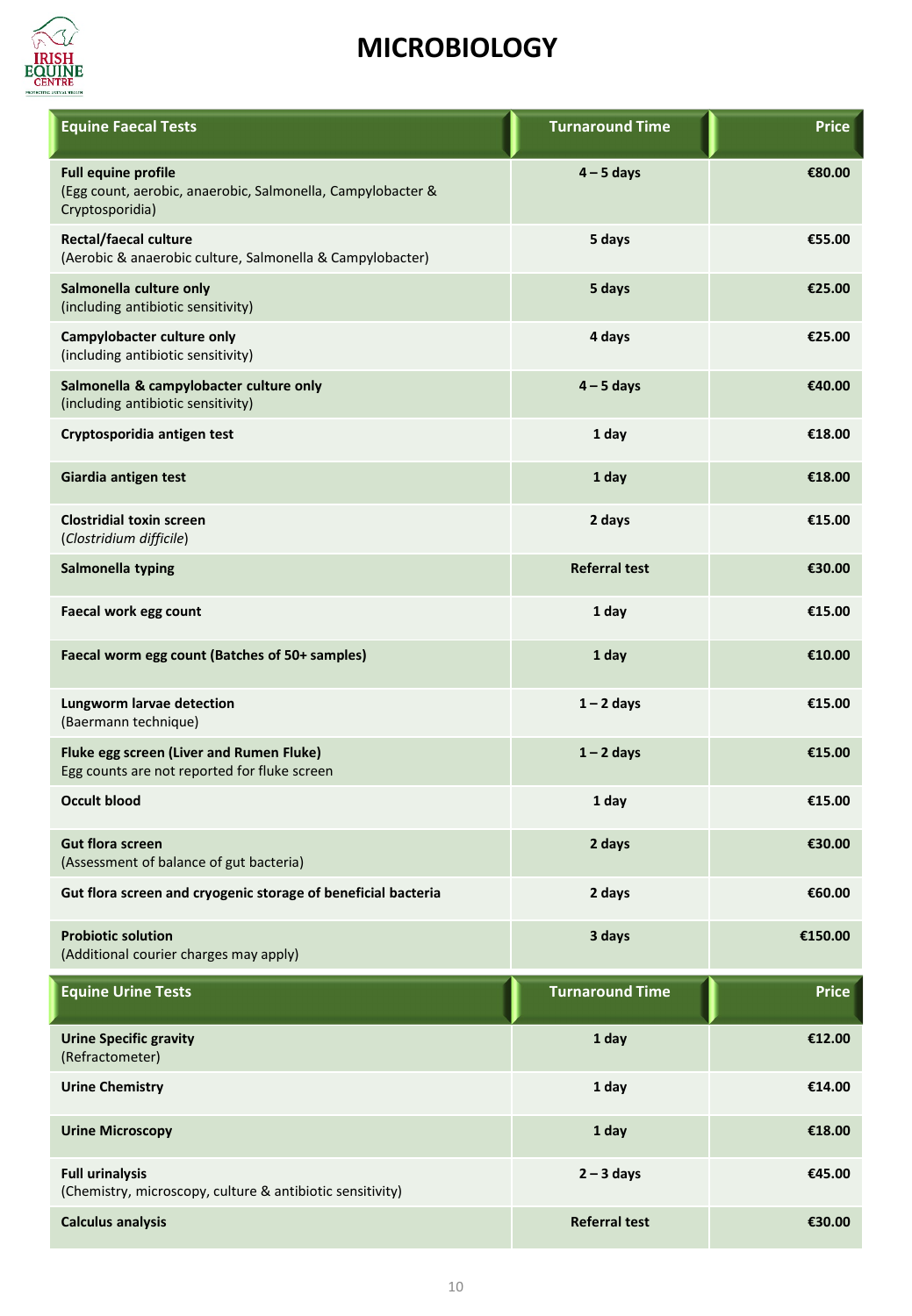

| <b>Equine Skin Tests</b>                                   | <b>Turnaround Time</b> | <b>Price</b> |
|------------------------------------------------------------|------------------------|--------------|
| <b>Skin Scrape Microscopy</b><br>(Ringworm spores & mites) | 1 day                  | €25.00       |
| <b>Skin Scrape Microscopy &amp; Culture</b>                | 14 days                | €40.00       |
| Equine PCR Tests*                                          | <b>Turnaround Time</b> | <b>Price</b> |
| <b>CEM PCR Mare</b>                                        | 2 days                 | €50.00       |
| <b>CEM PCR Stallion</b>                                    | 2 days                 | €125.00      |
| FAST CEM, Pseudomonas, Klebsiella PCR Mare                 | 1 day                  | €95.00       |
| FAST CEM, Pseudomonas, Klebsiella PCR Stallion             | 1 day                  | €200.00      |
| R. Equi - Vap A PCR                                        | 2 days                 | €50.00       |
| R. Equi - Cholestoral oxidase PCR                          | 2 days                 | €50.00       |
| Strep. equi subsp. equi PCR                                | 2 days                 | €50.00       |
| Lawsonia PCR                                               | 2 days                 | €50.00       |
| Salmonella PCR                                             | 2 days                 | €50.00       |

**\*Samples for PCR testing must be received before 10.00am Monday – Thursday in order to avail of turnaround times listed. Please note that samples submitted on Friday will be reported on the next working day.** 

| <b>Equine Forensic Testing</b>                                                                                                                                                           | <b>Turnaround Time</b> | <b>Price</b> |
|------------------------------------------------------------------------------------------------------------------------------------------------------------------------------------------|------------------------|--------------|
| <b>Basic Screen</b><br>(Phenylbutazone and Flunixin)                                                                                                                                     | 5 days                 | €100.00      |
| <b>Single Drug Screen</b>                                                                                                                                                                | 5 days                 | €100.00      |
| <b>Anabolic Steroids Panel</b>                                                                                                                                                           | 5 days                 | €150.00      |
| Corticosteroids / Glucocorticoids Panel                                                                                                                                                  | 5 days                 | €150.00      |
| <b>Sedatives / Tranquilisers Panel</b>                                                                                                                                                   | 5 days                 | €150.00      |
| <b>NSAIDS / Analgesics Panel</b>                                                                                                                                                         | 5 days                 | €150.00      |
| <b>Growth Promoters Panel</b>                                                                                                                                                            | 5 days                 | €150.00      |
| <b>Full Drug Screen</b><br>(NSAIDS, analgesics, steroids, sedatives, growth promoters,<br>corticosteroids, stimulants and other prohibited substances)                                   | 5 days                 | €350.00      |
| Horse Purchase / Veterinary Defence Scheme sample storage<br>Pre-purchase bloods are stored for 6 months – can then be tested on<br>request. VDS kit for sampling supplied at no charge. | 6 month storage        | €30.00       |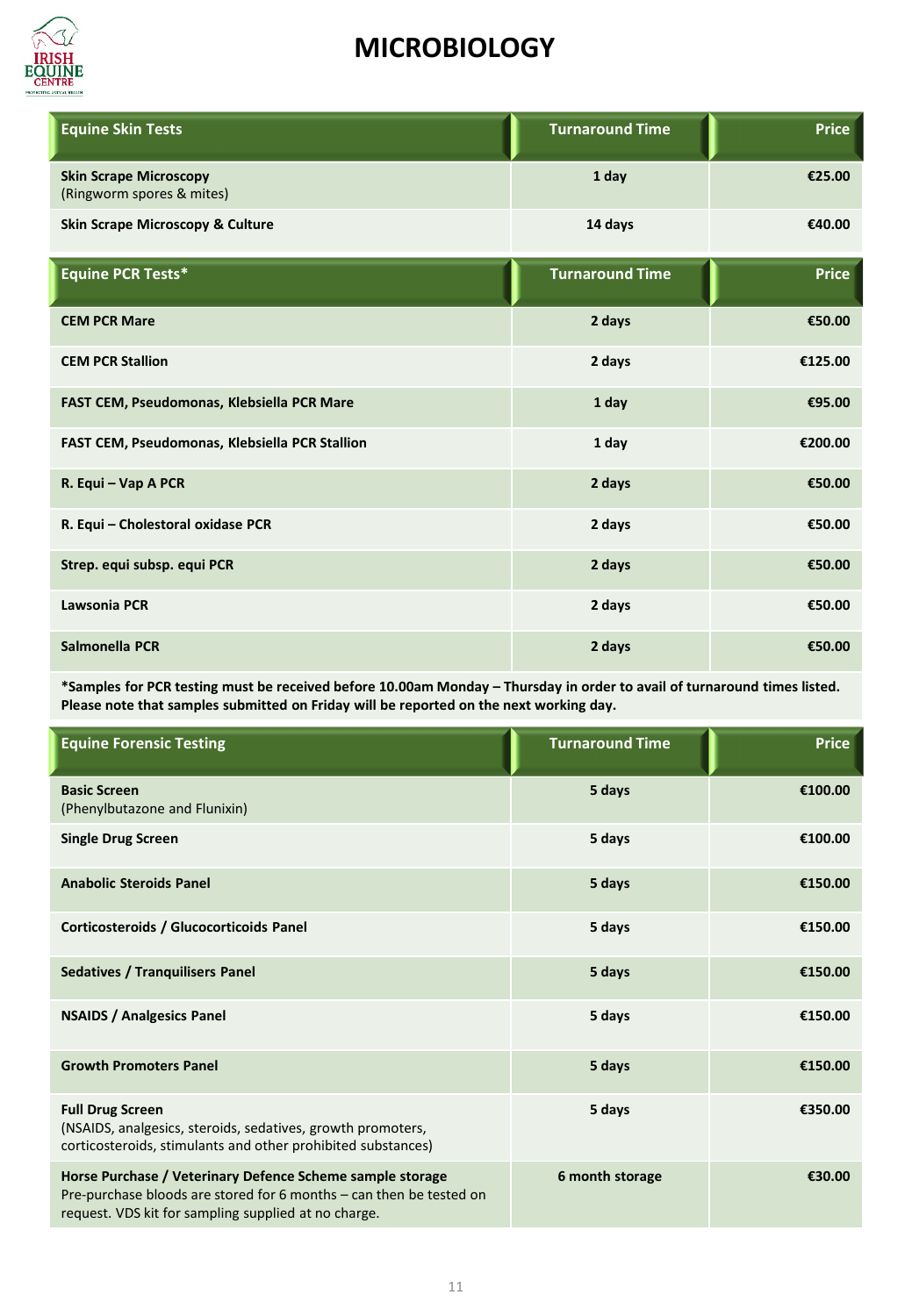

| <b>Water Testing</b>                                                                          | <b>Turnaround Time</b> | <b>Price</b>        |
|-----------------------------------------------------------------------------------------------|------------------------|---------------------|
| Supply of sterile water sampling kit                                                          |                        | €5.00               |
| Water samples - culture<br>(TVC @ 22°C, TVC @ 37°C, E. coli, Coliforms & Enterococci sp.)     | 4 days                 | €45.00              |
| Water samples - chemical analysis                                                             | <b>Referral test</b>   | On request          |
| Salmonella in water                                                                           | 5 days                 | €25.00              |
| Pseudomonas aeruginosa in water                                                               | 3 days                 | €25.00              |
| Clostridia in water                                                                           | 3 days                 | €25.00              |
| <b>Miscellaneous Tests</b>                                                                    | <b>Turnaround Time</b> | <b>Price</b>        |
| Autogenous wart vaccine & histological analysis<br>(5 - 10 gms required without preservative) | $2 - 3$ weeks          | €150.00             |
| <b>Supplies</b>                                                                               |                        | <b>Price</b>        |
| <b>Equine long nasal swabs</b>                                                                |                        | €5.00<br>Each       |
| Sterilising / autoclaving of equipment                                                        |                        | €25.00<br>per batch |
| Sterile containers (20ml, 60ml, 150ml)                                                        |                        | €5.00<br>Each       |

**Please contact the Microbiology lab to discuss specific tests or requirements Email: microlab@irishequinecentre.ie**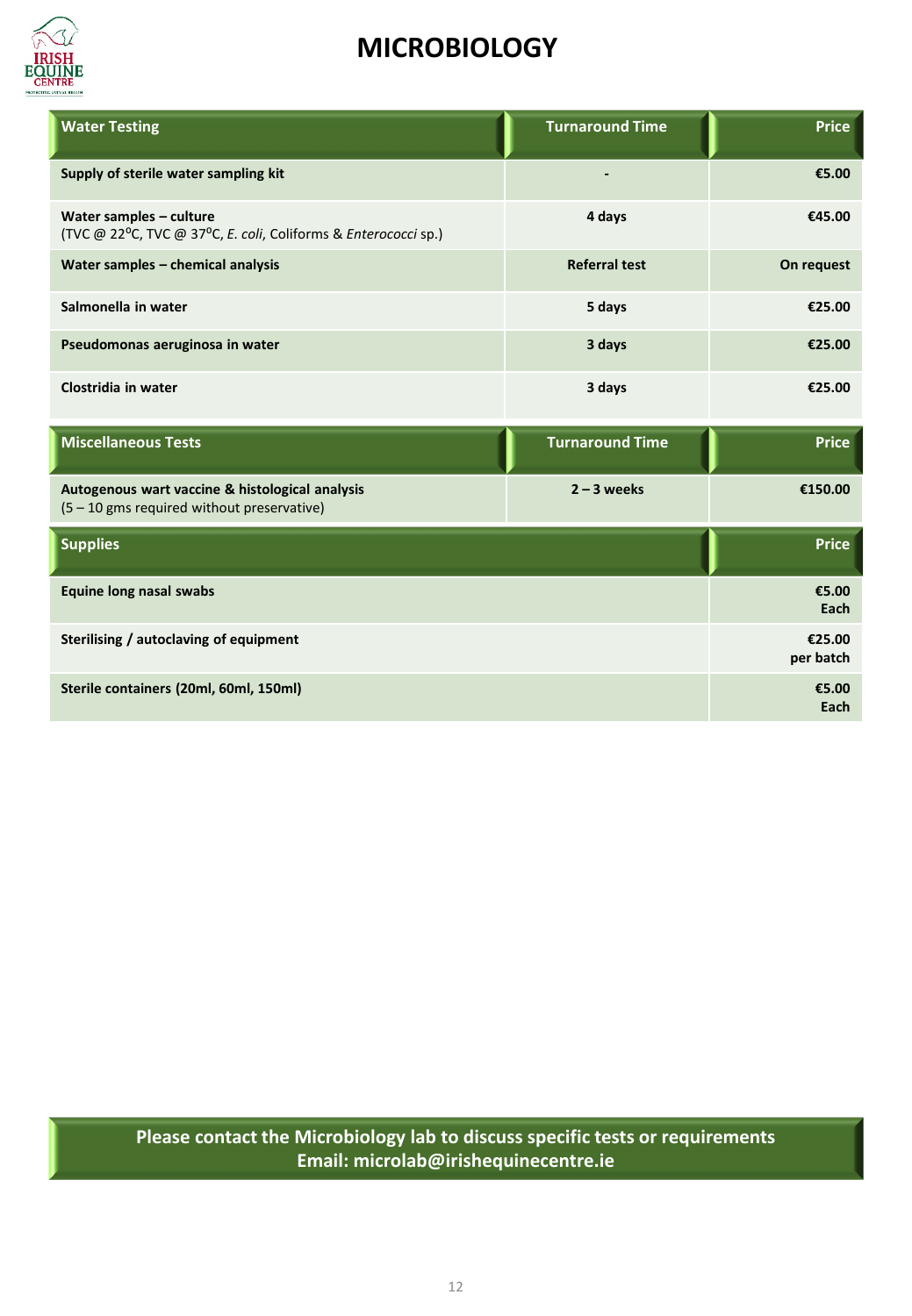

### **ENVIRONMENT & NUTRITION**

**Head of Department: Alan Creighton Tel: +353 (0)45 866266**

**Email: acreighton@irishequinecentre.ie**

| <b>Nutrition Analysis</b>                                                                                                                                                                                                          | <b>Turnaround Time</b> | <b>Price</b>                     |
|------------------------------------------------------------------------------------------------------------------------------------------------------------------------------------------------------------------------------------|------------------------|----------------------------------|
| <b>Nutritional analysis</b><br>Dry matter, digestible energy, crude protein, fibre fractions & ash                                                                                                                                 | 5 days                 | €60.00                           |
| <b>Mineral analysis</b><br>Full mineral screen, comprised of 17 dietary minerals in forages and 9<br>minerals in feeds (Referred test)                                                                                             | 10 days                | Forages €100.00<br>Feeds €80.00  |
| <b>Nutritional and fungal analysis</b><br>Dry matter, digestible energy, crude protein, fibre fractions, ash &<br>fungal culture                                                                                                   | 7 days                 | €75.00                           |
| <b>Nutritional and mineral analysis</b><br>Dry matter, digestible energy, crude protein, fibre fractions, ash and<br>screen of 17 dietary minerals in forages and 9 minerals in feeds (Partial<br>referred test)                   | 10 days                | Forages €135.00<br>Feeds €115.00 |
| Nutritional, Mineral and fungal analysis<br>Dry matter, digestible energy, crude protein, fibre fractions, ash and<br>screen of 17 dietary minerals in forages and 9 minerals in feeds &<br>fungal culture (Partial referred test) | 10 days                | Forages €145.00<br>Feeds €125.00 |
| <b>Environmental Monitoring Tests</b>                                                                                                                                                                                              | <b>Turnaround Time</b> | <b>Price</b>                     |
| <b>Fungal culture</b><br>(Swabs)                                                                                                                                                                                                   | 7 days                 | €30.00                           |
| <b>Fungal culture</b><br>(Air samples)                                                                                                                                                                                             | 7 days                 | €30.00                           |
| <b>Fungal culture</b><br>(Hay, feed, bedding, etc.)                                                                                                                                                                                | 7 Days                 | €35.00                           |
| <b>MRSA culture / screening</b><br>(Includes equipment, premises & staff)                                                                                                                                                          | $2 - 3$ days           | €28.00                           |
| <b>MRSA culture / screening</b><br>(Includes equipment, premises & staff - batches of 20+ swabs)                                                                                                                                   | $2 - 3$ days           | €25.00                           |
| R. equi culture<br>(Soils, faecal samples & surface swabs)                                                                                                                                                                         | $3 - 5$ days           | €28.00                           |
| Fungal culture and R. equi screen                                                                                                                                                                                                  | 7 days                 | €55.00                           |
| <b>Environmental ammonia monitoring</b>                                                                                                                                                                                            | 2 days                 | €8.00                            |
| <b>Dust monitoring</b>                                                                                                                                                                                                             | 3 days                 | €18.00                           |
| R. equi PCR<br>(Soils, faecal samples & surface swabs)                                                                                                                                                                             | $3 - 5$ days           | €50.00                           |
| <b>Mycotoxin screen</b><br>(ELISA method)                                                                                                                                                                                          | $4 - 5$ days           | €50.00<br>per mycotoxin          |
| Mycotoxin screen $-3$ or more mycotoxins<br>(ELISA method)                                                                                                                                                                         | $4 - 5$ days           | €40.00<br>per mycotoxin          |
| Water samples - culture<br>(TVC @ 22°C, TVC @ 37°C, E. coli, Coliforms & Enterococci sp.)                                                                                                                                          | 4 days                 | €45.00                           |
| Water samples - chemical analysis                                                                                                                                                                                                  | <b>Referral test</b>   | On request                       |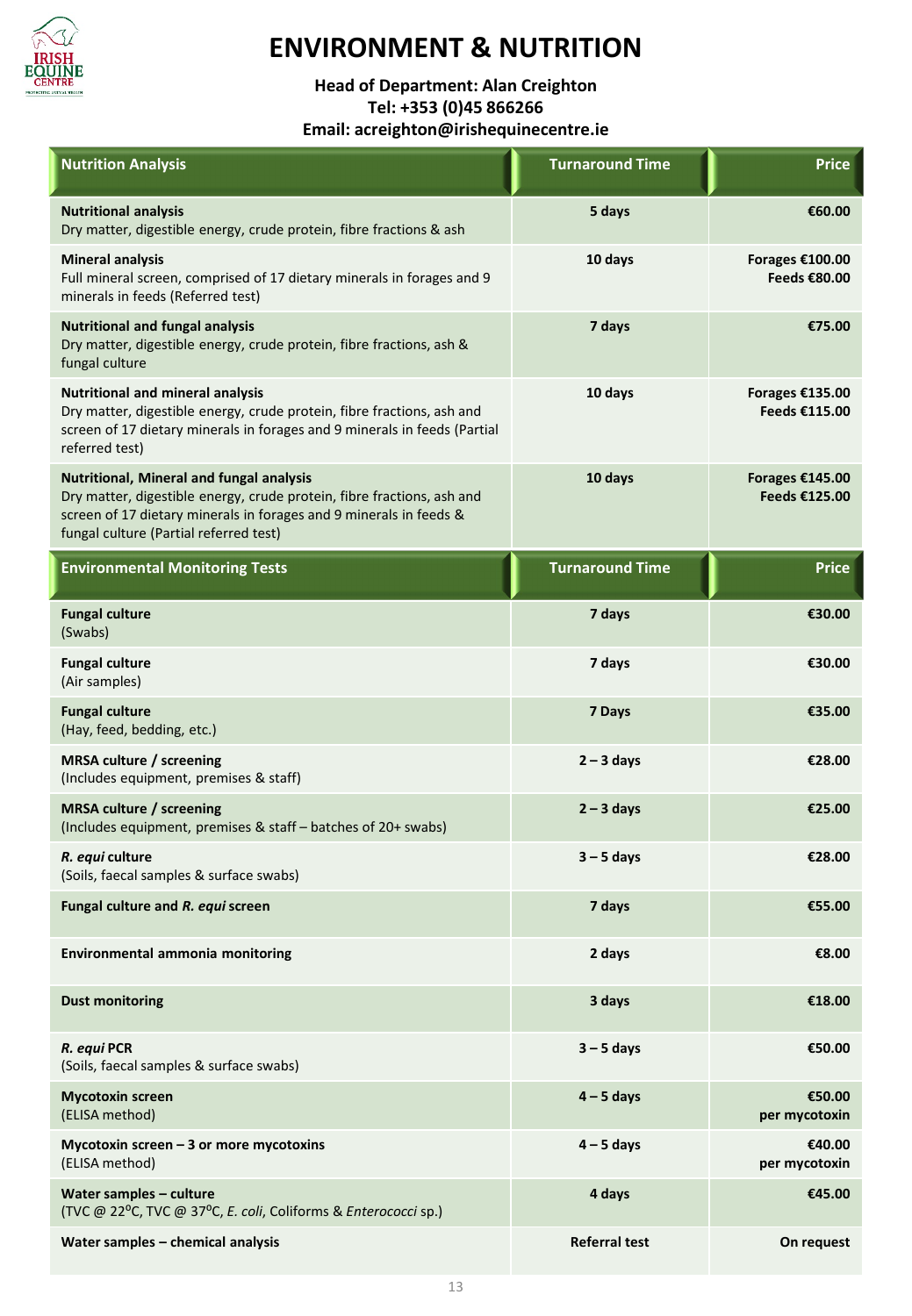

### **VIROLOGY**



**Head of Department: Prof. Ann Cullinane, MVB, PhD, MRCVS Tel: +353 (0)45 901 055 Email: acullinane@irishequinecentre.ie**

**An OIE Reference Laboratory For Equine Influenza and Equine Herpesvirus**

| <b>Equine Serology (Antibody Detection)</b>                                                                                                  | <b>Turnaround Time</b><br>(Minimum*) | <b>Price</b>          |
|----------------------------------------------------------------------------------------------------------------------------------------------|--------------------------------------|-----------------------|
| Prebreeding screen - Serum neutralization test (SNT) for Equine<br>Arteritis Virus (EAV/EVA) and ELISA for Equine Infectious<br>Anemia (EIA) | 2-3 days                             | €35.00                |
| Respiratory Screen - Equine Herpesviruses 1 and 4, Equine<br>Influenza** and Equine Rhinitis Virus A                                         | 2-3 days                             | €50.00                |
| Complement Fixation Test (CFT) for Equine Herpesviruses 1 and<br>4 and Equine Rhinitis Virus A                                               | 2 days                               | €30.00                |
| Complement Fixation Test (CFT) for Equine Herpesviruses 1 and<br>4                                                                           | 2 days                               | €35.00                |
| <b>Complement Fixation Test (CFT) for Dourine</b>                                                                                            | 2 days                               | €35.00                |
| Type Specific ELISA for Equine Herpesviruses 1 and 4                                                                                         | 1 day                                | €33.00                |
| Haemagglutination Inhibition (HI) test for Equine Influenza<br>(Types 1 & 2)**                                                               | 1 day                                | €26.00                |
| Single Radial Haemolysis (SRH) for Equine Influenza (per virus)                                                                              | 5 days                               | €25.00                |
| For two viruses                                                                                                                              |                                      | €40.00                |
| Serum neutralization test (SNT) for Equine Arteritis Virus<br>(EAV/EVA)                                                                      | 2-3 days                             | €25.00                |
| Serum neutralization test (SNT) for Equine Herpesvirus Type 1<br>(EHV-1)                                                                     | 5 days                               | €35.00                |
| Serum neutralization test (SNT) for Equine Herpesvirus Type 4<br>(EHV-4)                                                                     | 5 days                               | €40.00                |
| Serum neutralization test (SNT) for Equine Herpesvirus Type 3<br>$(EHV-3)$                                                                   | 5 days                               | €40.00                |
| Serum neutralization test (SNT) for Equine Rotavirus                                                                                         | By arrangement                       | <b>By arrangement</b> |
| Coggins - Equine Infectious Anemia (EIA)                                                                                                     | 2 days                               | €20.00                |
| <b>ELISA for Equine Infectious Anemia (EIA)</b>                                                                                              | 1 day                                | €15.00                |
| ELISA for West Nile Fever Virus IgG                                                                                                          | 1 day                                | €35.00                |
| <b>ELISA for West Nile Fever Virus IgM</b>                                                                                                   | 2 days                               | €40.00                |
| <b>ELISA for African Horse Sickness</b>                                                                                                      | 1 day                                | €40.00                |

\*Times stated are the minimum required to perform the analysis and tests are not set up each day. Samples are batched according to test and processed in order of receipt. If a result is required urgently this must be indicated on the request form and the laboratory must be notified in advance of the arrival of the sample. Pre-breeding samples should be submitted in good time and allowance should be made for **repeat testing and/or collection of a second sample if necessary.**

**\*\*Most diagnostic Equine Influenza testing is free of charge as it is sponsored by the Department of Agriculture under the National Development Plan. To avail of this please contact the Virology Department on +353 (0)45 866 266.**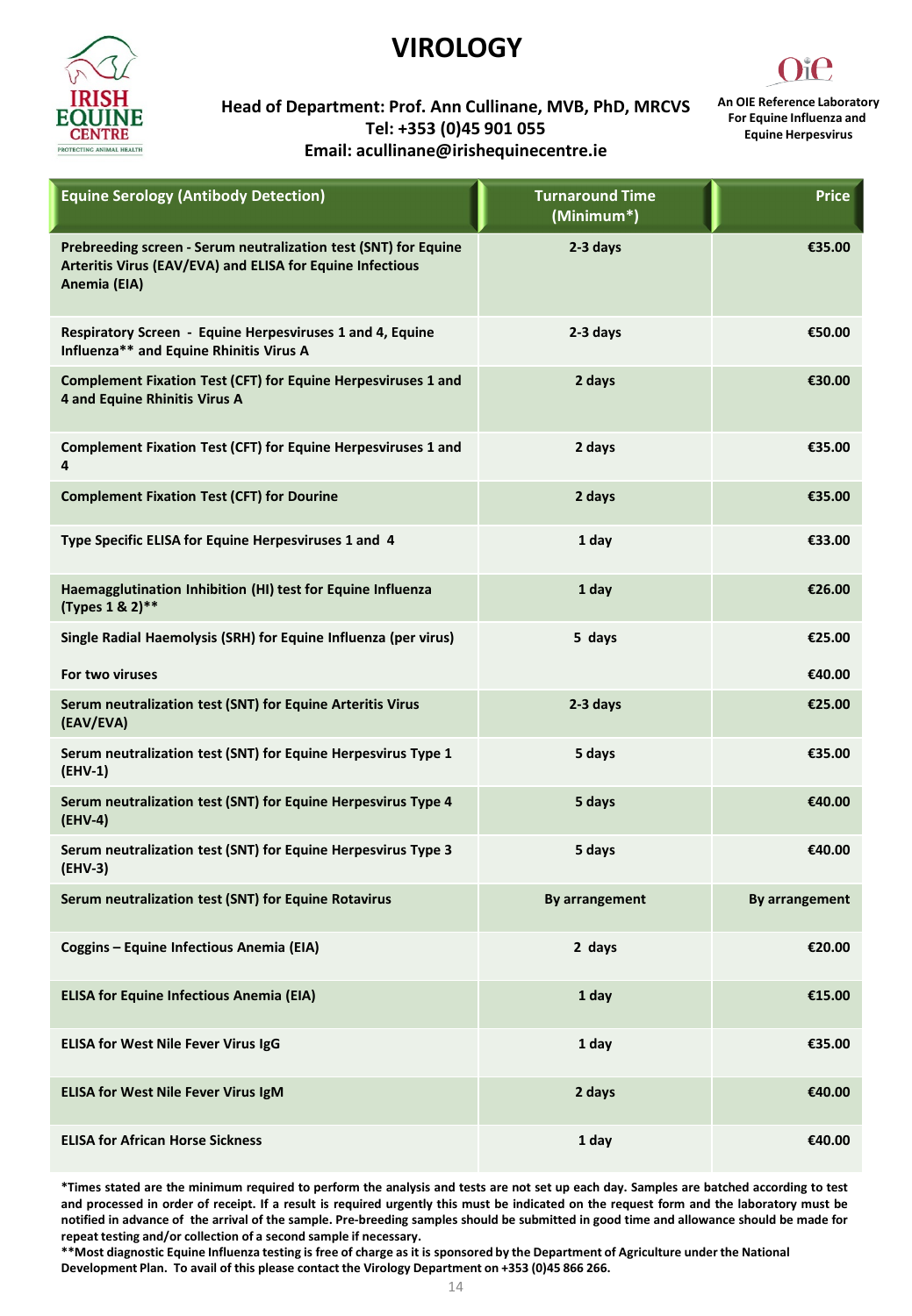

### **VIROLOGY**



**PCR Tests Turnaround Time (Minimum\*) Price Equine Arteritis Virus (EAV/EVA) 2 days €35.00 Equine Herpesvirus 1 (EHV-1) 2 days €35.00 Equine Herpesvirus 4 (EHV-4) 2 days €35.00 Equine Herpesviruses 1 and 4 (EHV-1 and EHV-4) 2 days €55.00 Equine Herpesvirus 3 (EHV-3) 2 days €35.00 Equine Herpesvirus 2 (EHV-2) 3 days €35.00 Equine Herpesvirus 5 (EHV-5) 3 days €35.00 Equine Herpesviruses 1 and 4 (EHV-1 and EHV-4) and Equine Influenza Virus\* 2 days €75.00 Equine Influenza Virus\*\* 2 days €35.00 Equine Rhinitis Virus A (ERAV) 2 days €35.00 Equine Rhinitis Virus B (ERBV) 2 days €35.00 Equine Rhinitis Viruses A and B (ERAV and ERBV) 2 days €55.00 Equine Adenovirus 2 days €35.00 West Nile Fever Virus (WNV) 2 days €35.00 African Horse Sickness Virus (AHSV) 2 days €35.00 Equine coronavirus 2 days €35.00 Equine Rotavirus 2 days €35.00 Equine infectious anemia 2 days €35.00 Asinine Herpesvirus 3 2 days €35.00 Equine Piroplasmosis 2 days €35.00**

\*Times stated are the minimum required to perform the analysis and tests are not set up each day. Samples are batched according to test and processed in order of receipt. If a result is required urgently this must be indicated on the request form and the laboratory must be **notified in advance of the arrival of the sample.**

\*\*Most diagnostic Equine Influenza testing is free of charge as it is sponsored by the Department of Agriculture under the National Development Plan. To avail of this please contact the Virology Department on +353 (0)45 866 266. Nasal swabs and virus transport medium **are available from the Virology Unit.**